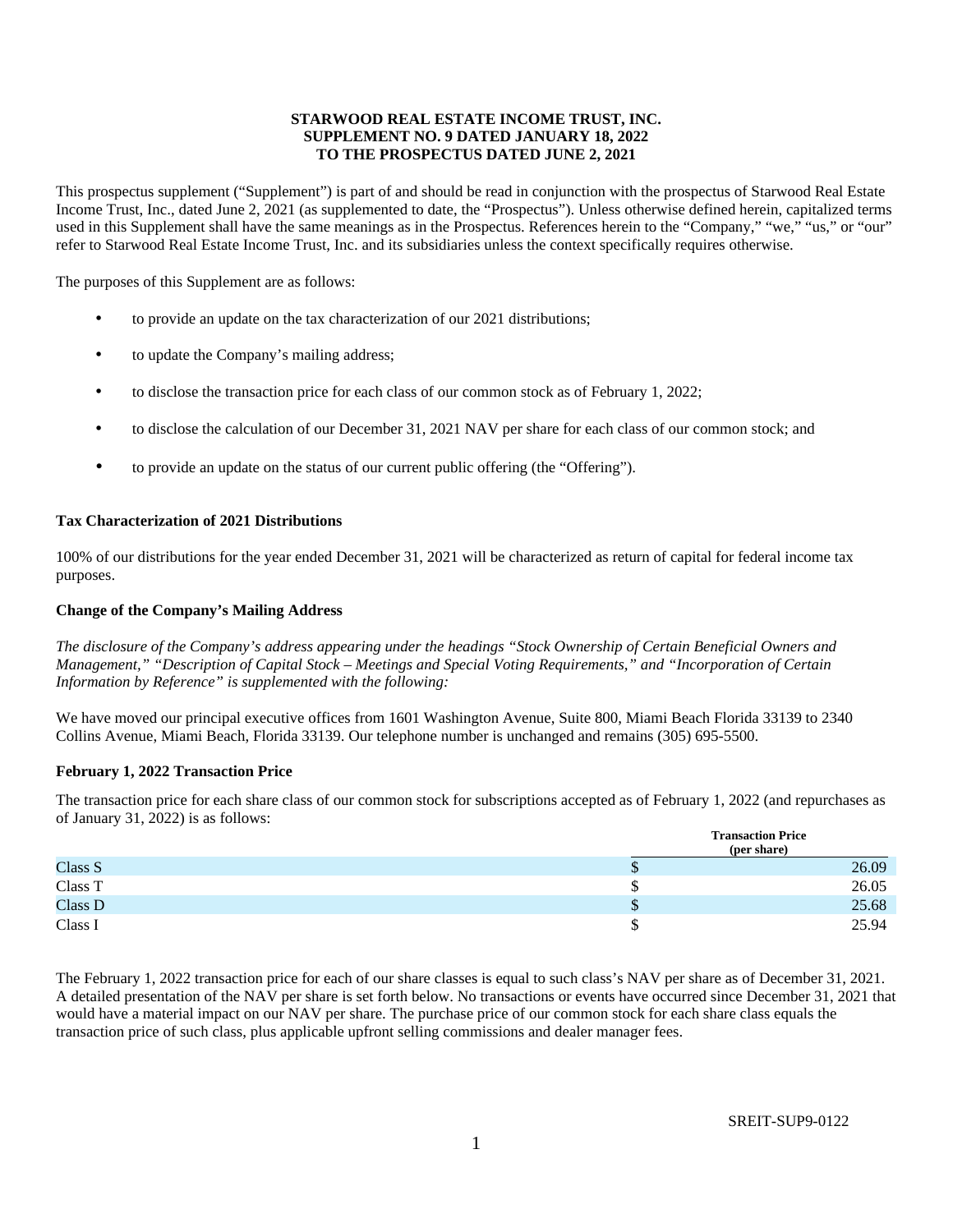## **December 31, 2021 NAV Per Share**

 $\overline{a}$ 

NAV per share is calculated in accordance with the valuation guidelines that have been approved by our board of directors. Our NAV per share, which is updated as of the last calendar day of each month, is posted on our website at *www.starwoodNAV.reit.* Please refer to "Net Asset Value Calculation and Valuation Guidelines" in the Prospectus for information on how our NAV is determined. The Advisor is ultimately responsible for determining our NAV. All of our property investments are appraised annually by third party appraisal firms in accordance with our valuation guidelines and such appraisals are reviewed by our independent valuation advisor. We have included a breakdown of the components of total NAV and NAV per share as of December 31, 2021 along with the immediately preceding month.

Our total NAV presented in the following tables includes the NAV of our Class S, Class T, Class D, and Class I common shares, as well as partnership interests of the Operating Partnership held by parties other than the Company. The following table provides a breakdown of the major components of our NAV as of December 31, 2021 (\$ and shares/units in thousands):

| <b>Components of NAV</b>                              | <b>December 31, 2021</b> |  |  |  |  |  |
|-------------------------------------------------------|--------------------------|--|--|--|--|--|
| Investments in real estate                            | \$<br>19,649,799         |  |  |  |  |  |
| Investments in real estate debt                       | 954,077                  |  |  |  |  |  |
| Cash and cash equivalents                             | 271,877                  |  |  |  |  |  |
| Restricted cash                                       | 665,799                  |  |  |  |  |  |
| Other assets                                          | 486,597                  |  |  |  |  |  |
| Debt obligations                                      | (11,327,804)             |  |  |  |  |  |
| Secured financings on investments in real estate debt | (268, 181)               |  |  |  |  |  |
| Subscriptions received in advance                     | (496, 845)               |  |  |  |  |  |
| Other liabilities                                     | (645, 814)               |  |  |  |  |  |
| Performance participation accrual                     | (204, 225)               |  |  |  |  |  |
| Management fee payable                                | (9,628)                  |  |  |  |  |  |
| Accrued stockholder servicing fees <sup>(1)</sup>     | (3,192)                  |  |  |  |  |  |
| Minority interest                                     | (79, 666)                |  |  |  |  |  |
| Net asset value                                       | \$<br>8,992,794          |  |  |  |  |  |
| Number of outstanding shares/units                    | 345,972                  |  |  |  |  |  |
|                                                       |                          |  |  |  |  |  |

(1) Stockholder servicing fees only apply to Class S, Class T and Class D shares. For purposes of NAV we recognize the stockholder servicing fee as a reduction of NAV on a monthly basis. Under accounting principles generally accepted in the United States of America ("GAAP"), we accrue the full cost of the stockholder servicing fee as an offering cost at the time we sell Class S, Class T and Class D shares. As of December 31, 2021, we have accrued under GAAP \$291.5 million of stockholder servicing fees payable to the Dealer Manager related to the Class S, Class T and Class D shares sold.

The following table provides a breakdown of our total NAV and NAV per share, by share class, as of December 31, 2021 (\$ and shares/units in thousands, except per share/unit data):

|                                            |             |                                                      |  |                                 |  |                          |  |                            |  | <b>Third-party</b><br><b>Operating</b> |  |           |
|--------------------------------------------|-------------|------------------------------------------------------|--|---------------------------------|--|--------------------------|--|----------------------------|--|----------------------------------------|--|-----------|
| <b>NAV Per Share</b>                       |             | Class T<br>Class S<br><b>Shares</b><br><b>Shares</b> |  | Class <b>D</b><br><b>Shares</b> |  | Class I<br><b>Shares</b> |  | Partnership<br>Units $(1)$ |  | <b>Total</b>                           |  |           |
| Net asset value                            | \$4,028,101 |                                                      |  | 121,076                         |  | 568.654                  |  | \$4,244,461                |  | 30,502                                 |  | 8.992.794 |
| Number of outstanding shares/units         |             | 154.381                                              |  | 4.648                           |  | 22,142                   |  | 163.625                    |  | 1,176                                  |  | 345,972   |
| NAV Per Share/Unit as of December 31, 2021 |             | 26.09                                                |  | 26.05                           |  | 25.68                    |  | 25.94                      |  | 25.94                                  |  |           |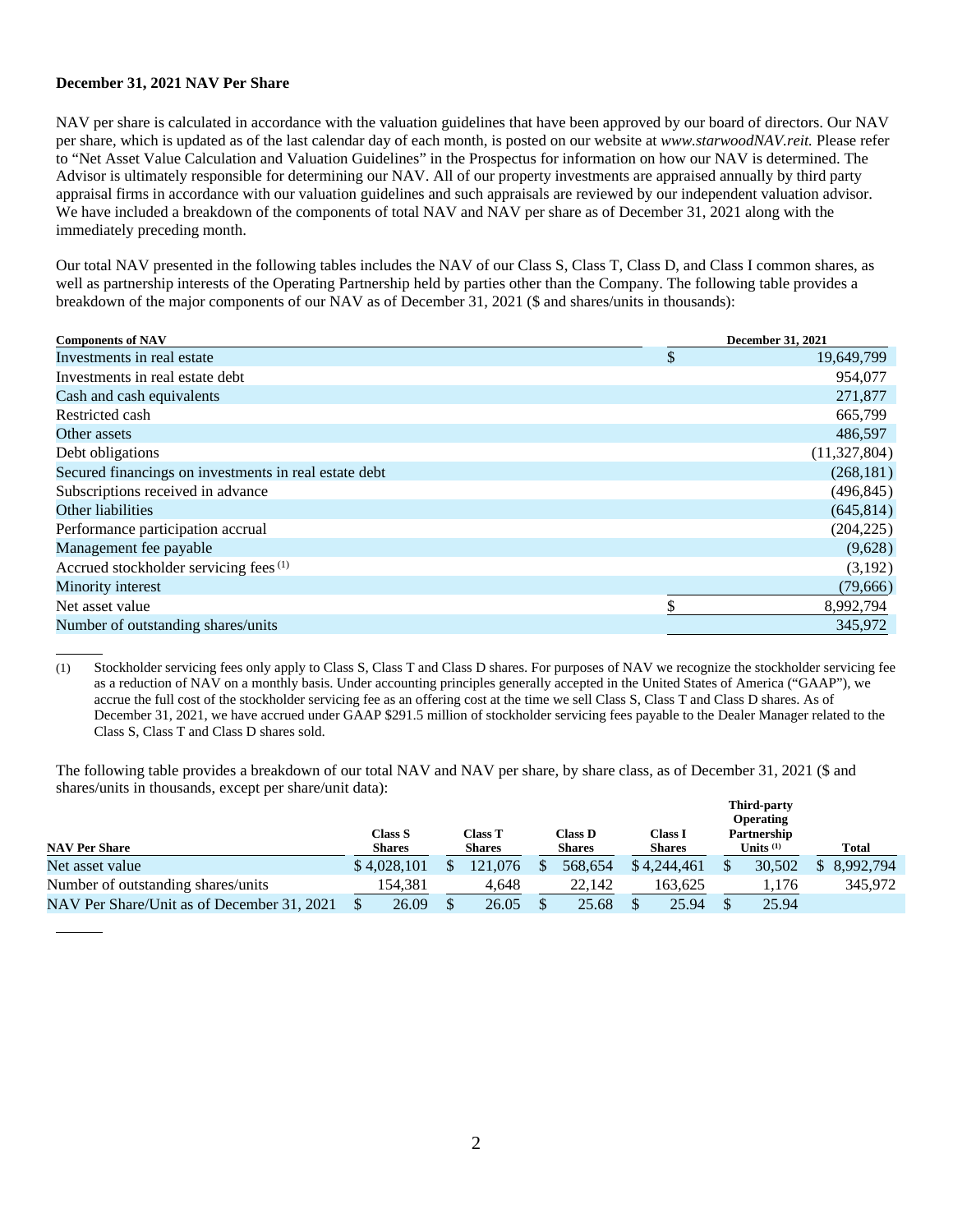(1) Includes the partnership interests of the Operating Partnership held by the Special Limited Partner.

Set forth below are the weighted averages of the key assumptions in the discounted cash flow methodology used in the December 31, 2021 valuations, based on property types.

| <b>Property Type</b> | <b>Discount</b><br>Rate | Exit<br>Capitalization<br>Rate |
|----------------------|-------------------------|--------------------------------|
| Multifamily          | 5.9%                    | 4.7%                           |
| Hospitality          | 9.7%                    | 7.9%                           |
| Office               | 7.5%                    | 6.1%                           |
| Industrial           | 5.8%                    | 4.8%                           |
| Other                | 6.4%                    | 5.3%                           |

For quarter-end months, these assumptions are determined by the independent valuation advisor or third party appraisers. In addition, the independent valuation advisor reviews the assumptions included in the third-party appraisals. The Advisor reviews the assumptions from each of the appraisals regardless of who performs the work. A change in these assumptions would impact the calculation of the value of our property investments. For example, assuming all other factors remain unchanged, the changes listed below would result in the following effects on our investment values:

|                                 | <b>Hypothetical</b> | <b>Multifamily</b><br>Investment | <b>Hospitality</b><br>Investment | <b>Office</b><br>Investment | <b>Industrial</b><br>Investment | <b>Other</b><br>Investment |
|---------------------------------|---------------------|----------------------------------|----------------------------------|-----------------------------|---------------------------------|----------------------------|
| Input                           | Change              | Values                           | <b>Values</b>                    | Values                      | Values                          | <b>Values</b>              |
| Discount Rate                   | $0.25\%$ decrease   | $+2.0\%$                         | $+1.9\%$                         | $+1.9%$                     | $+2.1\%$                        | $+2.0\%$                   |
| (weighted average)              | $0.25\%$ increase   | $(2.0)\%$                        | (1.7)%                           | (1.9)%                      | $(2.0)\%$                       | $(2.0)\%$                  |
| <b>Exit Capitalization Rate</b> | $0.25\%$ decrease   | $+3.8\%$                         | $+1.8%$                          | $+2.8%$                     | $+3.9\%$                        | $+3.4%$                    |
| (weighted average)              | $0.25\%$ increase   | $(3.4)\%$                        | $(1.5)$ %                        | (2.6)%                      | $(3.5)\%$                       | $(3.1)\%$                  |

The following table provides a breakdown of the major components of our NAV as of November 30, 2021 (\$ and shares/units in thousands):

| <b>Components of NAV</b>                              | <b>November 30, 2021</b> |
|-------------------------------------------------------|--------------------------|
| Investments in real estate.                           | \$<br>16,387,594         |
| Investments in real estate debt                       | 946,091                  |
| Cash and cash equivalents                             | 229,501                  |
| Restricted cash                                       | 518,910                  |
| Other assets                                          | 549,694                  |
| Debt obligations                                      | (9,253,460)              |
| Secured financings on investments in real estate debt | (261,954)                |
| Subscriptions received in advance                     | (423, 668)               |
| Other liabilities                                     | (414, 312)               |
| Performance participation accrual                     | (179, 801)               |
| Management fee payable                                | (8,581)                  |
| Accrued stockholder servicing fees (1)                | (3,170)                  |
| Minority interest                                     | (70, 269)                |
| Net asset value                                       | 8,016,575                |
| Number of outstanding shares/units                    | 312,172                  |

(1) Stockholder servicing fees only apply to Class S, Class T and Class D shares. For purposes of NAV we recognize the stockholder servicing fee as a reduction of NAV on a monthly basis. Under accounting principles generally accepted in the United States of America ("GAAP"), we accrue the full cost of the stockholder servicing fee as an offering cost at the time we sell Class S, Class T and Class D shares. As of November 30, 2021, we have accrued under GAAP \$269.6 million of stockholder servicing fees payable to the Dealer Manager related to the Class S, Class T and Class D shares sold.